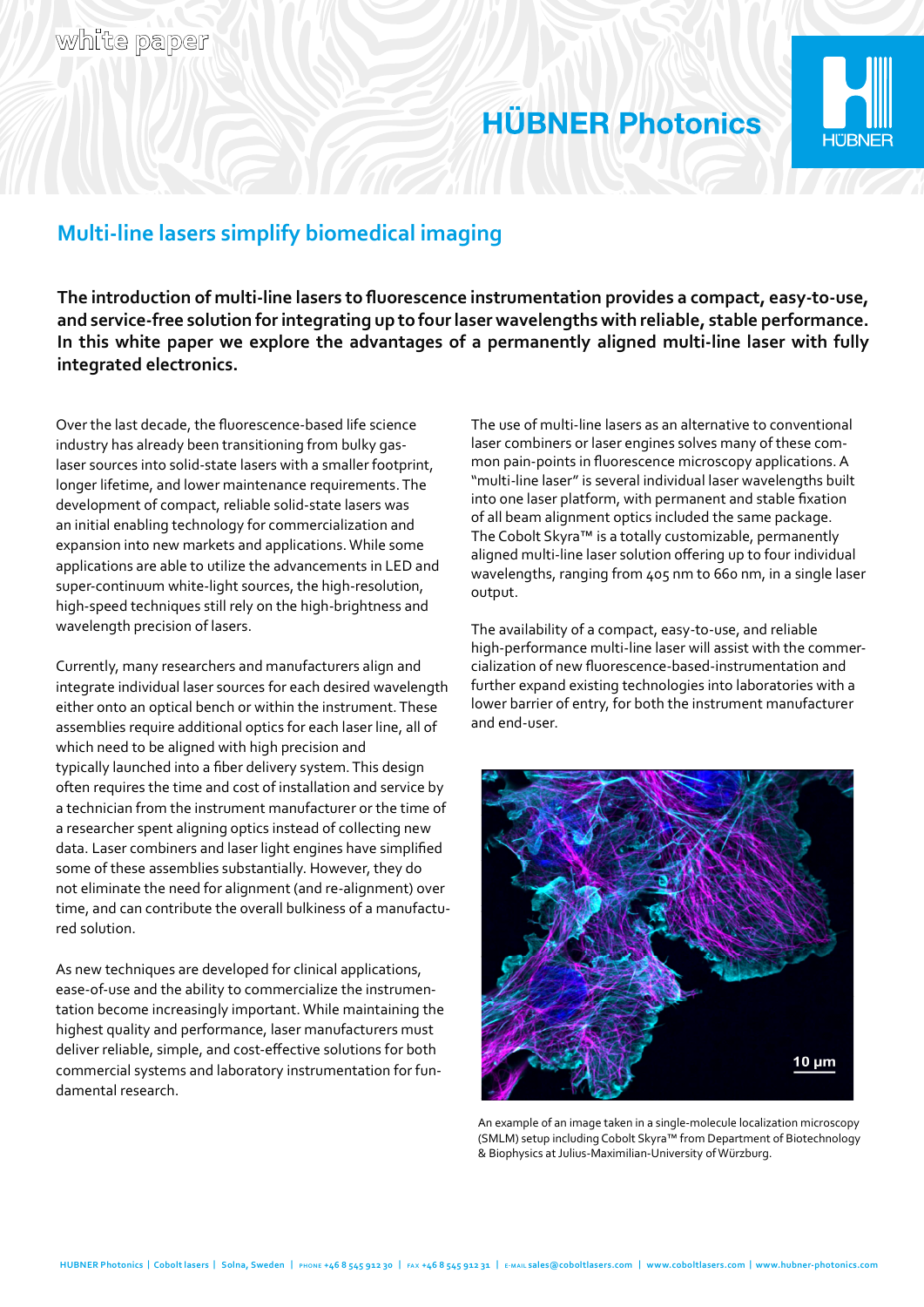

## Enabling technology

The Cobolt Skyra™ multi-line laser is unique in its' design and manufacturing. It is built using patent-pending alignment techniques and utilizing Cobolt's proprietary HTCure™ technology.

The lasers are built on a single, temperature-controlled platform for stable operation and protection from thermomechanical misalignment. All the optical elements, including components for beam combining, beam-shaping, and alignment, are precision-mounted and the entire package is hermetically sealed. The temperature-stabilized and compact package provide stable beam-pointing and robustness in varying environmental conditions (Figure 1a).





1b

Figure 1a: - typical power stability out of the SM/PM fiber at each wavelength across the temperature range 20 °C to 50 °C.

Figure 1b: - Cobolt Skyra™ multi-line laser with integrated electronics (Dimentions: 70 x 144 x 38 mm).

The Cobolt Skyra™ can be coupled with single-mode, polarization-maintaining fiber coupling directly on the laser head. The output power stability in figure 1a below is measured through the SM/PM fiber, from 20 °C to 50 °C.

Cobolt's HTCure™ technology is integral to the development of compact and reliable multi-line laser sources for fluorescence microscopy techniques. It eliminates the need to align lasers in the field, by maintaining alignment under various ambient operating conditions, and keeping the laser lines focused into a fiber delivery system. In addition, the control electronics of the multi-line laser are integrated directly into the laser head, for a simple, clean and easily integrated solution (Figure 1b).

Different fluorescence microscopy techniques, applications, and day-to-day experiments can utilize multiple combinations of performance and capabilities in the experimental design. Most of these demands can now be met simultaneously with one standard or customized variation of a multi-line laser source. As standard on Cobolt Skyra™, the modulation and control of each wavelength is independent from each other. The controls are compatible with digital and/or analog inputs, as well as software commands via USB. Fast and deep digital modulation up to 5 MHz is possible as well as 500 kHz in analog modulation.

The Cobolt Skyra™ can include up to four wavelengths, within the range of 405 nm to 660 nm with beam position overlap <50 um at the exit and pointing stability <10 urad/ƓC over a temperature cycling between 20 °C and 50 °C (Figure 2a).

The output beams of the Cobolt Skyra™ can be collinear and coupled into single mode fibers for convenient launching into microscope set-ups. Alternatively, thanks to the flexible design and patented manufacturing technique, the output beams can be tailored to form stacked light sheets at a precisely defined location in front of the laser for direct alignment onto an external target.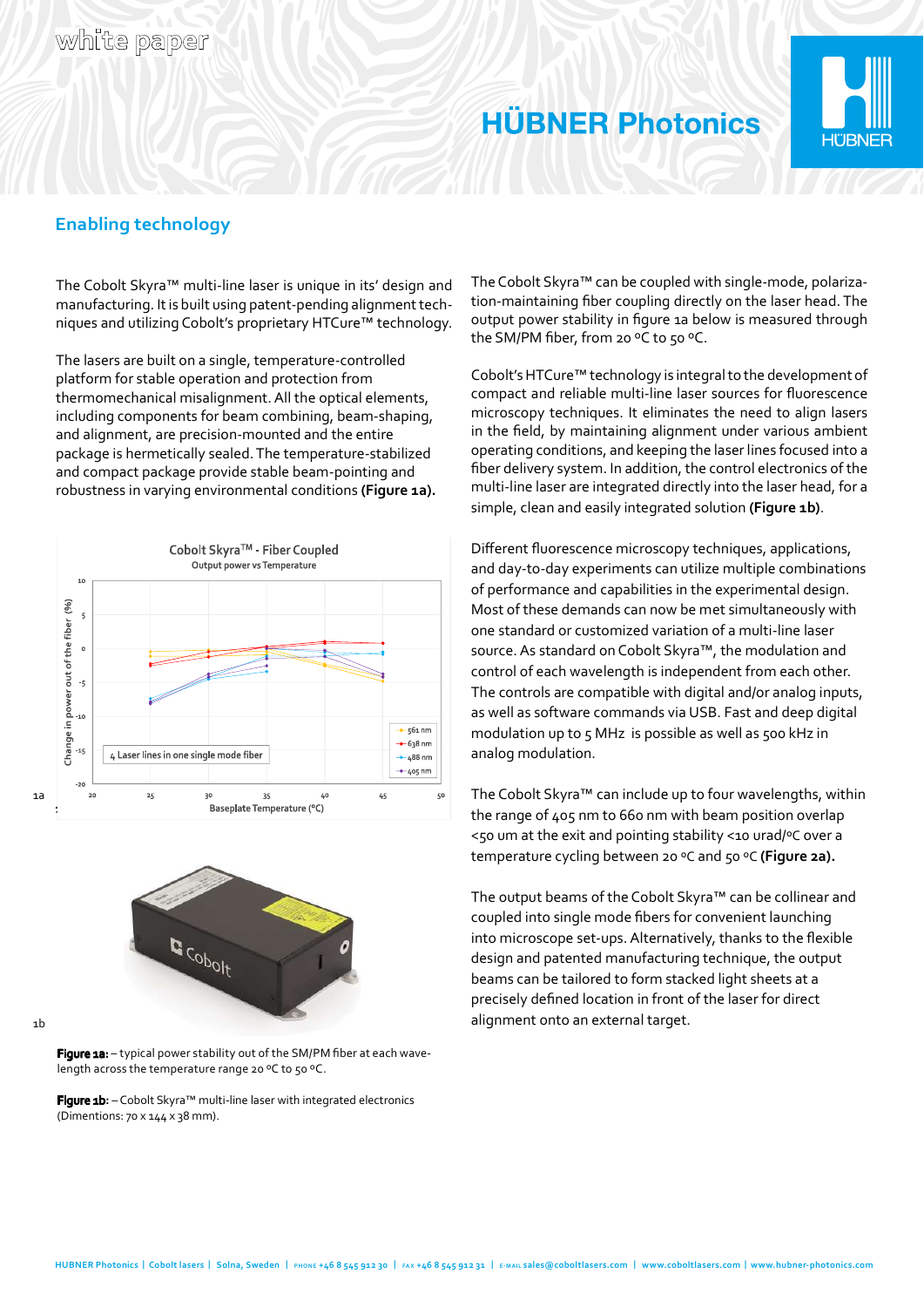

### In the LAB

Some of the earliest users of the Cobolt Skyra™ in academia have utilized the technology to equip laboratories with a powerful tool for multiple types of microscopy techniques. One such laboratory is that of Prof. Dr. Markus Sauer at the Department of Biotechnology and Biophysics at Julius-Maximilian-University of Würzburg. Researchers in Prof.

Dr. Markus Sauer's lab are focusing on single molecule sensitive fluorescence spectroscopy and imaging techniques, including super-resolution microscopy and its applications in biomedical sciences. The Cobolt Skyra™ laser has, for example, been used in a single-molecule localization microscopy (SMLM) setup to gain new insights into the organization of proteins within a cell.

The set-up in their laboratory system provides images with spatial resolution nearing the molecular level, from which quantitative biological data can be extracted (Figure 3a). The Cobolt Skyra™ was an economical, high-performing, and easy-to-use solution in their instrumentation, helping to move the research along at a faster pace with consistent and reliable results (Figure 3b)<sup>1</sup>.

Another interesting use of multi-line lasers is in the field of cancer diagnostics and the progression towards increasing fluorescence instrumentation in clinical settings<sup>2</sup>. The barrier of developing suitable instrumentation and achieving clinical certification is high, but a critical step is creating advanced instrumentation that can be commercialized and accessible.

A team from Dr. Jonathan Liu's laboratory at the University of Washington has recently developed a cutting-edge open-top light-sheet microscope for fast, non-destructive, slide-free, 3D pathology. The technique rapidly images 3D biological samples, without slicing the tissue-sample as in traditional pathology techniques. A unique application for this technology is applied to prostate needle-core biopsies and cancer diagnosis<sup>3</sup>. Furthermore, Dr. Liu and his team have continued to drive their technology towards commercialization. The use of an easy to control, compact, and permanently aligned multi-line laser assisted by simplifying the optical assembly in their innovative instrument design.



#### Figure 2a: Vertical and horizontal beam pointing (stability urad) over 18 hours continuous laser operation and temperature cycling between 20 °C to 50 °C.

Figure 2b: Beam profile of typical 4-line Cobolt Skyra™ demonstrating Gaussian beam overlap.